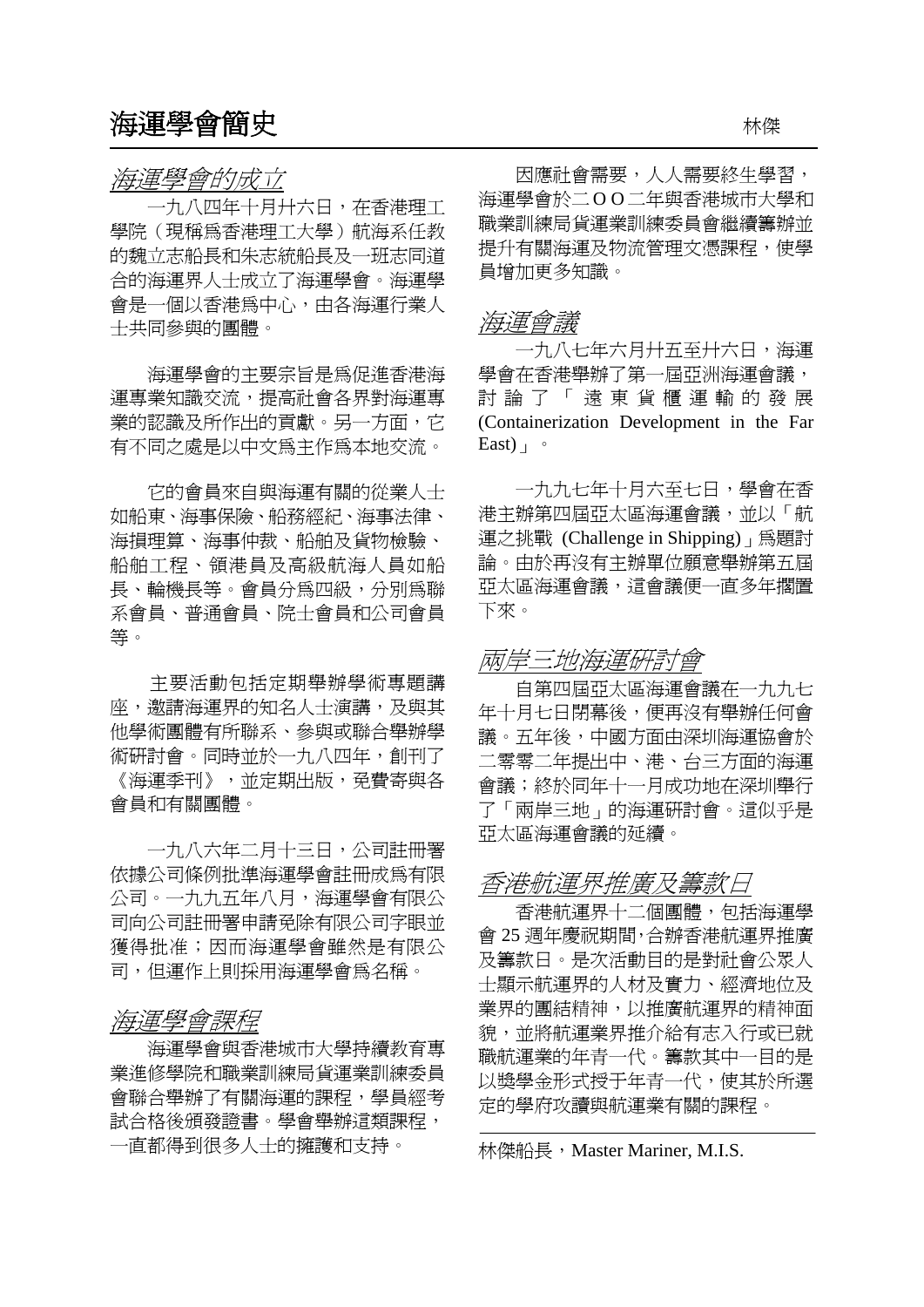On 26 October 1984, two lecturers at the Department of Maritime Studies of Hong Kong Polytechnic (Now Hong Kong Polytechnic University) Captain L.C. NGAI and Captain Peter C.T. CHU together with a group of people in the shipping industry, found the Institute of Seatransport. Based in Hong Kong, it is a body consisting of the different disciplines of the shipping industry.

 The aim of the Institute is to promote the exchange of professional knowledge within the Hong Kong shipping community, to promote the recognition of professional seatransport for the community in Hong Kong and the contribution which it makes to our society. It is also a Chinese language medium for the exchange of views within the local territory.

 Members come from different streams in the shipping industry, such as ship owners, marine insurers, ship brokers, maritime lawyers, average adjusters, maritime arbitrators, ship and cargo surveyors, ship builders/repairers, harbour pilots and senior seagoing personnel, for instance, ship Masters, Chief Engineers etc.

There are four grades of memberships in the institute; they are Associate, Ordinary, Fellow and Corporate members.

 The main functions of the institute include the holding of regular seminars to which well known people in the shipping industries are invited, joint functions and participation in conferences.

"Seaview" is the magazine of the Institute. It was established in 1984 and is published quarterly. "Seaview" is distributed to members and related bodies free and contain a wide range of articles and features of general interest to those involved in the marine industry.

Foundation The Institute was incorporated as a limited company on 13 February 1986. In August 1995, the Institute had been granted the exemption of use of the word "limited" by the Company Registry of Hong Kong Government. This means that the Institute is a company limited, but "Institute of Seatransport" in operation and running business.

### Training Courses

 The Institute has coordinated with the School of Continuing and Professional Education of the City University and the Transport and Physical Distribution of Vocational Training Council to run the shipping related training courses. Certificates are issued to successful trainees after passing their examinations. The training courses are welcomed and are fully supported.

 As the needs of the community and people have an intention for life-learning, the Institute of Seatransport has organised with the Hong Kong City University and the Transport and Physical Distribution of Vocational Training Council to upgrade and create the Diploma Course in Shipping and Logistics Management in the year of 2002 for the industries. The first diploma course commenced in January 2003.

### Sea Transport Conference

 The first Asian Seatransport Conference (APSCO) was held in Hong Kong by the Institute on 25-26 June 1987, to discuss the "Containerization Development in the Far East".

 On 6-7 October 1997, the Institute of Seatransport hosted the fourth APSCO conference in Hong Kong with the theme "Challenge in Shipping". The conference celebrated the  $10^{th}$  anniversary of APSCO and the Institute was pleased to host the  $10<sup>th</sup>$ anniversary celebration as it had hosted the initial conference. It also hosted the first